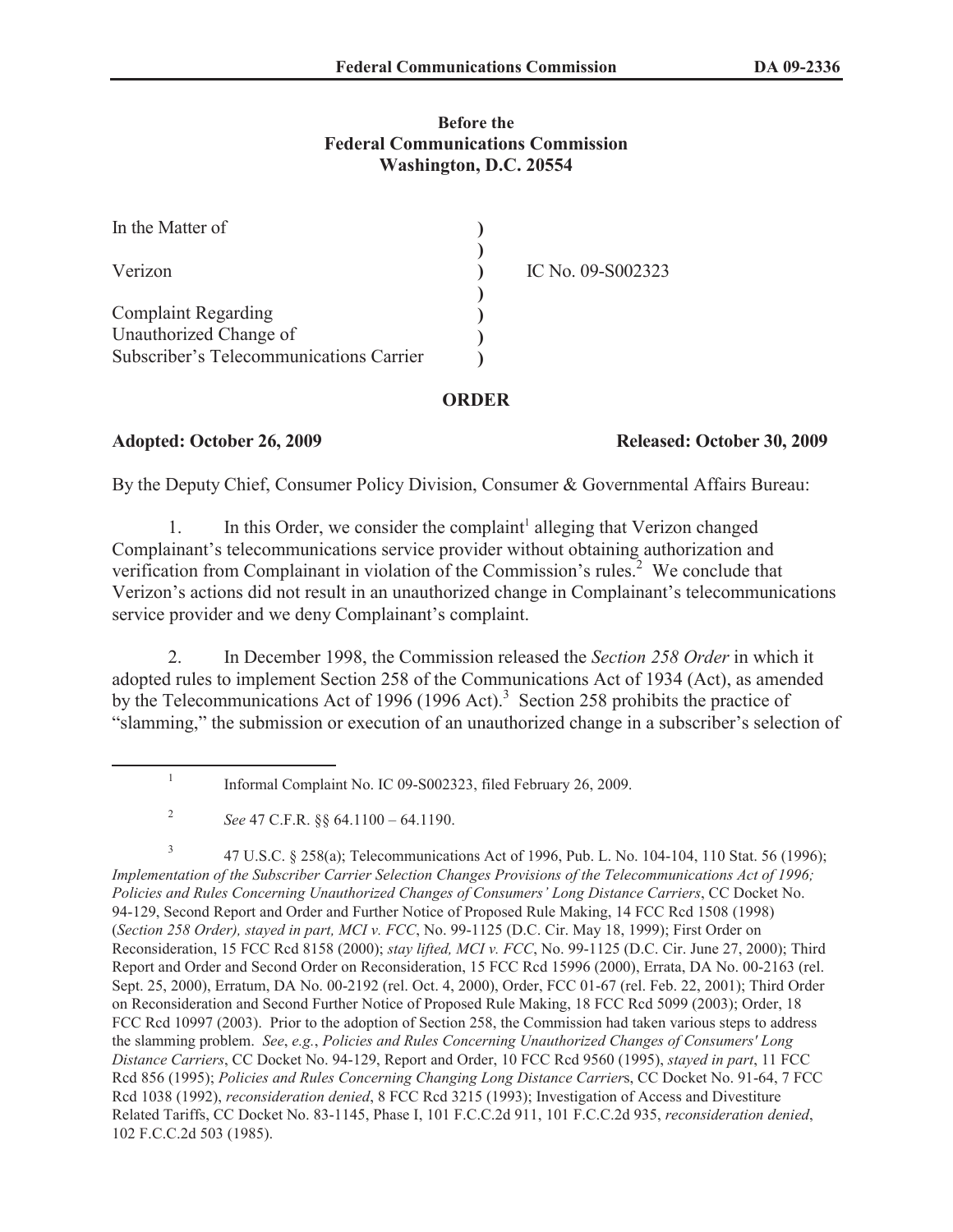a provider of telephone exchange service or telephone toll service.<sup>4</sup> In the *Section 258 Order*, the Commission adopted aggressive new rules designed to take the profit out of slamming, broadened the scope of the slamming rules to encompass all carriers, and modified its existing requirements for the authorization and verification of preferred carrier changes. The rules require, among other things, that a carrier receive individual subscriber consent before a carrier change may occur.<sup>5</sup> Pursuant to Section 258, carriers are absolutely barred from changing a customer's preferred local or long distance carrier without first complying with one of the Commission's verification procedures.<sup>6</sup> Specifically, a carrier must: (1) obtain the subscriber's written or electronically signed authorization in a format that meets the requirements of Section 64.1130; (2) obtain confirmation from the subscriber via a toll-free number provided exclusively for the purpose of confirming orders electronically; or (3) utilize an independent third party to verify the subscriber's order.<sup>7</sup>

3. The Commission also has adopted liability rules. These rules require the carrier to absolve the subscriber where the subscriber has not paid his or her bill. In that context, if the subscriber has not already paid charges to the unauthorized carrier, the subscriber is absolved of liability for charges imposed by the unauthorized carrier for service provided during the first 30 days after the unauthorized change.<sup>8</sup> Where the subscriber has paid charges to the unauthorized carrier, the Commission's rules require that the unauthorized carrier pay 150% of those charges to the authorized carrier, and the authorized carrier shall refund or credit to the subscriber 50% of all charges paid by the subscriber to the unauthorized carrier.<sup>9</sup> Carriers should note that our actions in this order do not preclude the Commission from taking additional action, if warranted, pursuant to Section 503 of the Act.<sup>10</sup>

4. We received Complainant's complaint on February 26, 2009, alleging that Complainant's telecommunications service provider had been changed to Verizon without Complainant's authorization. Pursuant to Sections 1.719 and 64.1150 of our rules,<sup>11</sup> we notified

4 47 U.S.C. § 258(a).

5 *See* 47 C.F.R. § 64.1120.

7 *See* 47 C.F.R. § 64.1120(c). Section 64.1130 details the requirements for letter of agency form and content for written or electronically signed authorizations. 47 C.F.R. § 64.1130.

8 *See* 47 C.F.R. §§ 64.1140, 64.1160. Any charges imposed by the unauthorized carrier on the subscriber for service provided after this 30-day period shall be paid by the subscriber to the authorized carrier at the rates the subscriber was paying to the authorized carrier at the time of the unauthorized change. *Id.*

9 *See* 47 C.F.R. §§ 64.1140, 64.1170.

<sup>10</sup> *See* 47 U.S.C. § 503.

<sup>11</sup> 47 C.F.R. § 1.719 (Commission procedure for informal complaints filed pursuant to Section 258 of the Act); 47 C.F.R. § 64.1150 (procedures for resolution of unauthorized changes in preferred carrier).

<sup>6</sup> 47 U.S.C. § 258(a).